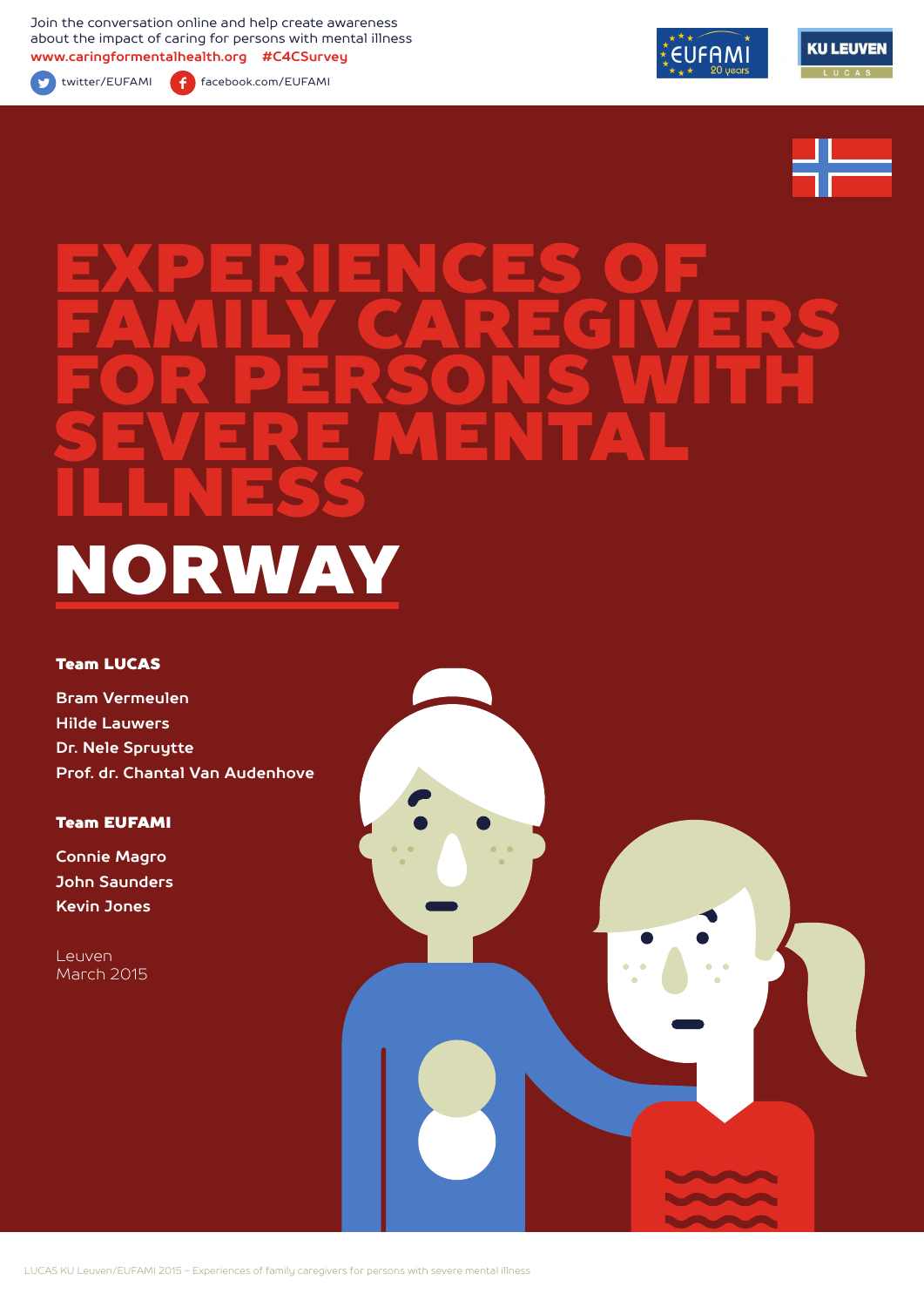

EXPERIENCES OF FAMILY CAREGIVERS FOR *PERSONS WITH SEVERE MENTAL ILLNESS:* NORWAY

### IN 2014, AN INTERNATIONAL WAS CARRI **GET A CLEARER PICTURE OF** THE EXPERIENCES OF FAMILY AREGIVERS FOR PERSONS<br>/ITH A SFVFRF MFNTAL II I NFSS **WITH A SEVERE MENTAL**



### The study aimed to clarify

- The burden and well-being
- The satisfaction with professional support
- The need for additional support for family caregivers of persons with a severe mental illness

**LUCAS, the Centre for Care research and consultancy of the KU Leuven (University of Leuven), conducted the study in collaboration with the European Federation of Families of Persons with Mental Illness (EUFAMI). The study was a multi-site, cross-sectional survey undertaken in 22 countries (Australia, Austria, Belgium, Canada, Cyprus, Denmark, Finland, France, Germany, Greece, Ireland, Israel, Italy, Malta, Netherlands, Norway, Portugal, Russia, Spain, Sweden, Switzerland and UK). The survey consisted of an anonymous, self-completion questionnaire administered on paper, by email and online. Questionnaires were completed by 1,111 caregivers.** 

### Interpretation of country-specific findings

In the full report the total sample of family caregivers (N = 1,111) is reported. As indicated in the full report, it is important to be aware that this sample consists of family caregivers that are mainly associated with a family organisation. The results cannot be generalised for all family caregivers of persons with severe mental illness.

For the country reports, we urge extra caution in interpreting the results because of the low number of respondents. Statistical comparisons between countries or between specific countries and the global sample are difficult. It is not possible to infer strong conclusions on the situation in one specific country.

The aim of a country report is to promote discussion within a country and to generate ideas for further research, policy and practice actions. The results can be a trigger to set up a larger, representative study of family caregivers for persons with severe mental illness. They can help further hypothesis building planning and can inspire the formulation of new research questions or policy recommendations.

### We provide **country-specific** results for those countries with 46 respondents or more

- **1 Interpretation of country-specific findings**
- **2 Specific characteristics of the Norwegian respondents**
- **3 Major challenges according to the Norwegian respondents**
- **4 International comparison**
	- *a. Perceived stigma of family caregivers because they got in contact with professional help*
	- *b. Positive personal experiences of the carer*
	- *c. Good aspects of the relationship between carer and person being cared for*
- **5 Need for support according to Norwegian respondents**
- **6 Full data**

*To download the full report or to obtain more information, please visit: www.eufami.org or www.kuleuven.be/lucas*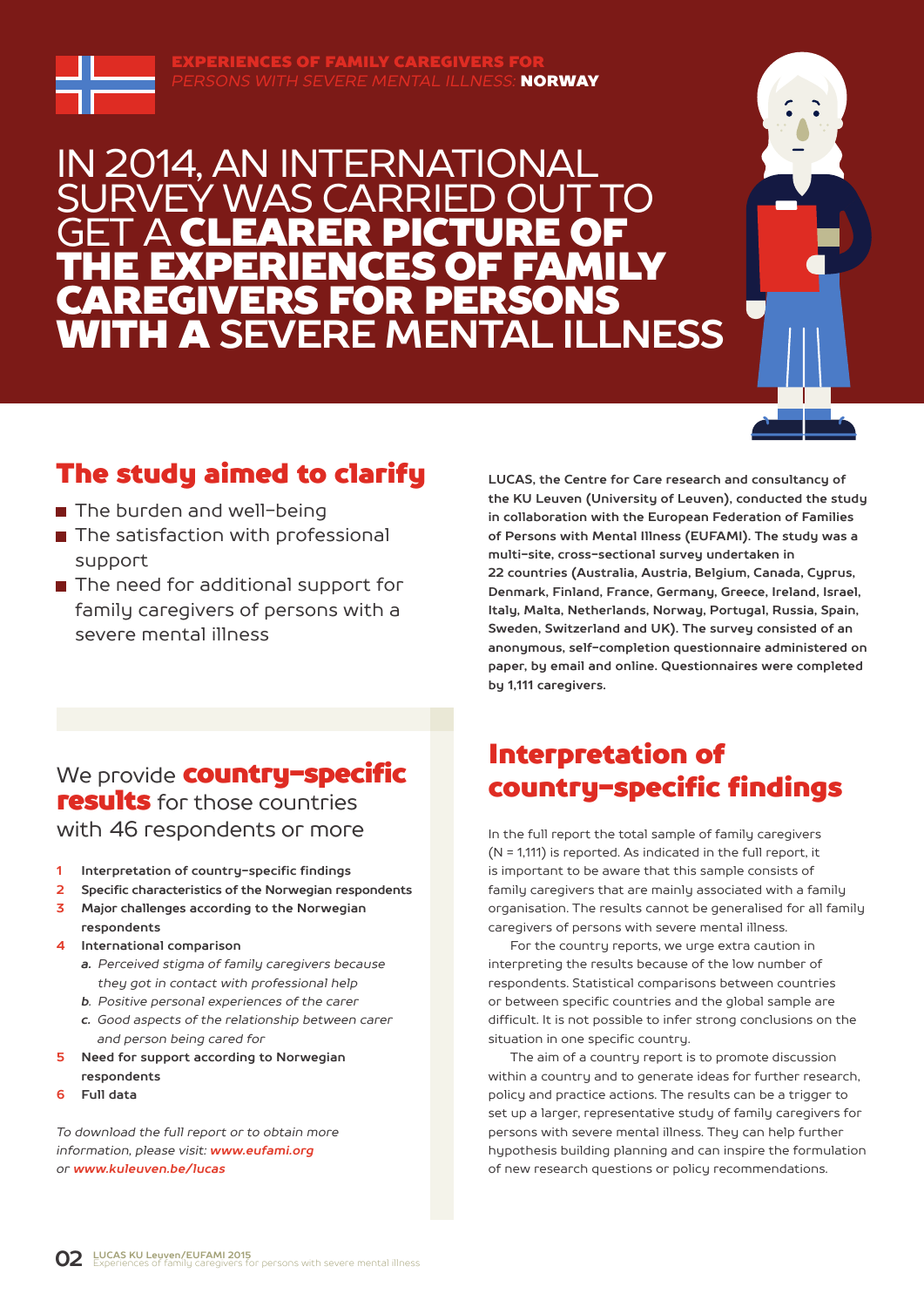### Specific characteristics of the Norwegian respondents

This and previous research show that the burden on family caregivers is determined by the characteristics of the relationship, the condition of their illness, and the cohabitation with the family member with a severe mental illness. For this reason, we highlight the raw data on the distribution of the respondents for these three variables.

| <b>Relationship with patient 1</b> | $N = 49$ |
|------------------------------------|----------|
| Son/daughter                       | 33       |
| Partner/spouse                     | 7        |
| <b>Brother/sister</b>              | з        |
| Parent                             |          |
| <b>Friend</b>                      | 1        |
| Other                              |          |

#### Illness/condition of patient 1 *(multiple responses possible)*

| 24 |
|----|
| 12 |
| 11 |
| 11 |
| 10 |
|    |

#### Living with patient 1

| <b>Yes</b>       | 14 |
|------------------|----|
| Some of the time |    |
| <b>No</b>        | 27 |

*Data are % based on valid responses*

### Major challenges according to the Norwegian respondents

We selected the three highest and lowest scoring items of burden or dissatisfaction<sup>1</sup>

The respondents in Norway are very dissatisfied with or worry very much about:

**1** Caregivers' burden on their <u>well-being</u>: their<br><u>relationship</u> with the person you care for

*Question:* During the past four weeks, how concerned were you about strains in your relationship with the person you care for?

**2** Caregivers' dissatisfaction with support<br>from <u>medical</u> and/or care staff

*Question:* In general, how satisfied are you with how easy it is to get help and support from staff for yourself (e.g. advice on how to deal with certain behaviours)?

### Caregivers' dissatisfaction with support: information and advice for carers

*Question:* In general, how satisfied are you that you have enough information about how their condition/illness is likely to develop in the longer-term?



#### The respondents in Norway are very satisfied with or have very few worries about:



*Question:* In general, how satisfied are you with the support you received from insurance companies?

## 2 Caregivers' satisfaction with support

*Question:* In general, how satisfied are you with the support you received from pharmaceutical companies?

### **3 Caregivers' general well-being: stigma and**  $\Box$  discrimination

**Question:** During the past four weeks, how concerned were you about persons treating you differently because of the illness/ condition of the person you care for?

*1. Burden is defined as a combination of the answers 'quite a bit' and 'a lot' on the 5-point Likert Scale items. Dissatisfaction is defined in this study as a combination of the answers 'very dissatisfied' and 'somewhat dissatisfied' on the 5-point Likert Scale items.*

*No burden and satisfaction are likewise defined in this study as a combination of respectively 'not at all' and 'a little', and 'somewhat satisfied' and 'very satisfied' on the 5-point Likert Scale items.*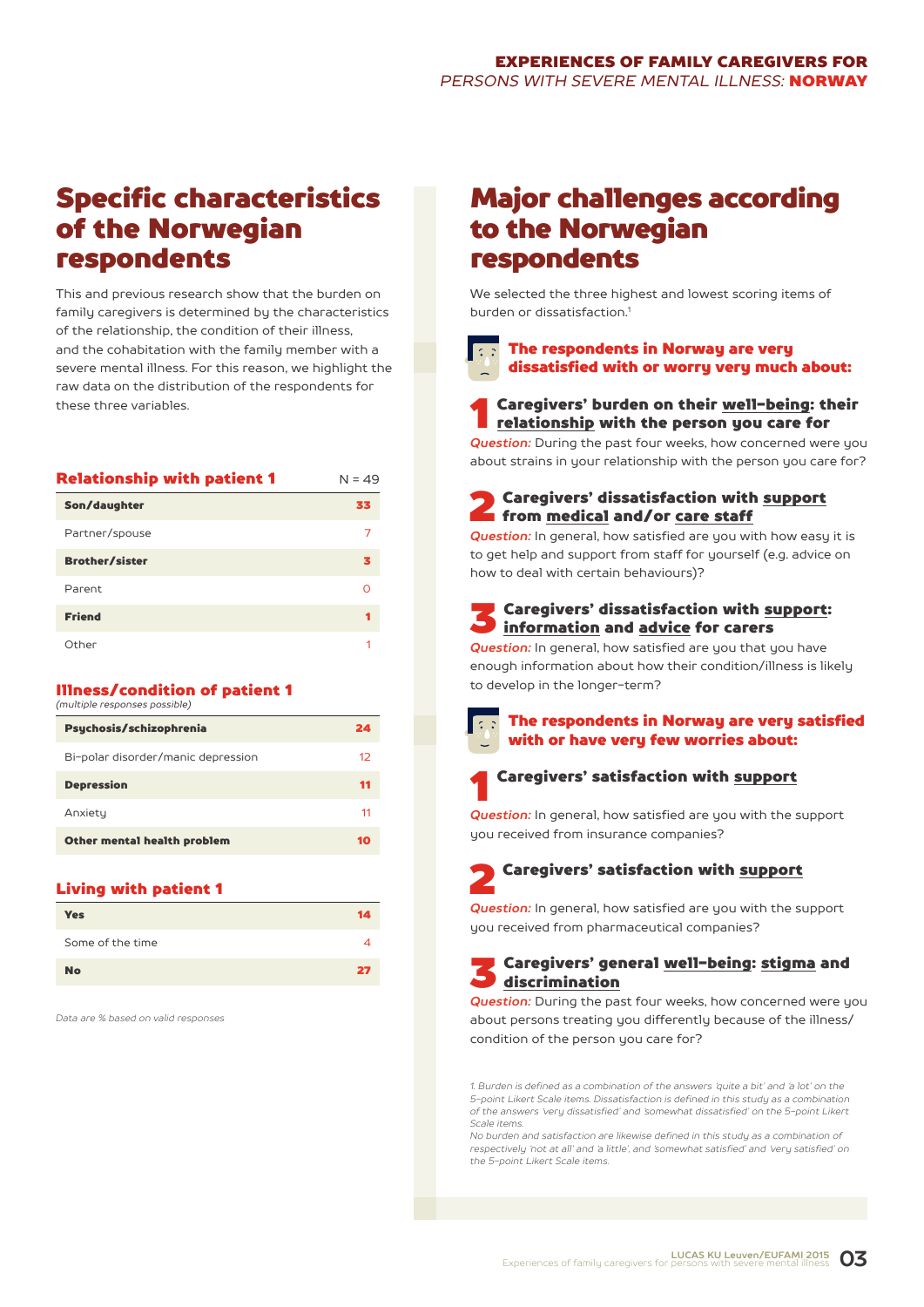# INTERNATIONAL COMPARISON

### Perceived stigma of family caregivers because they got in contact with professional help

Mean scores on the perceived stigma scale, which consists of the following items:

- **I** I started to feel inferior
- **I sometimes started feeling useless**
- **I sometimes am ashamed of this**
- **I started feeling less capable than before**
- **I started doubting myself**



### Positive personal experiences of the carer

Mean scores on the positive personal experience scale, which consists of the following items:

- **I have learnt more about myself**
- **I have contributed to others' understanding of the illness**
- **I have become more confident in dealing with others**
- **I have become more understanding of others with problems**
- **I have become closer to some members of my family**
- **I have become closer to friends**
- **I have met helpful persons**
- **I have discovered strengths in myself**

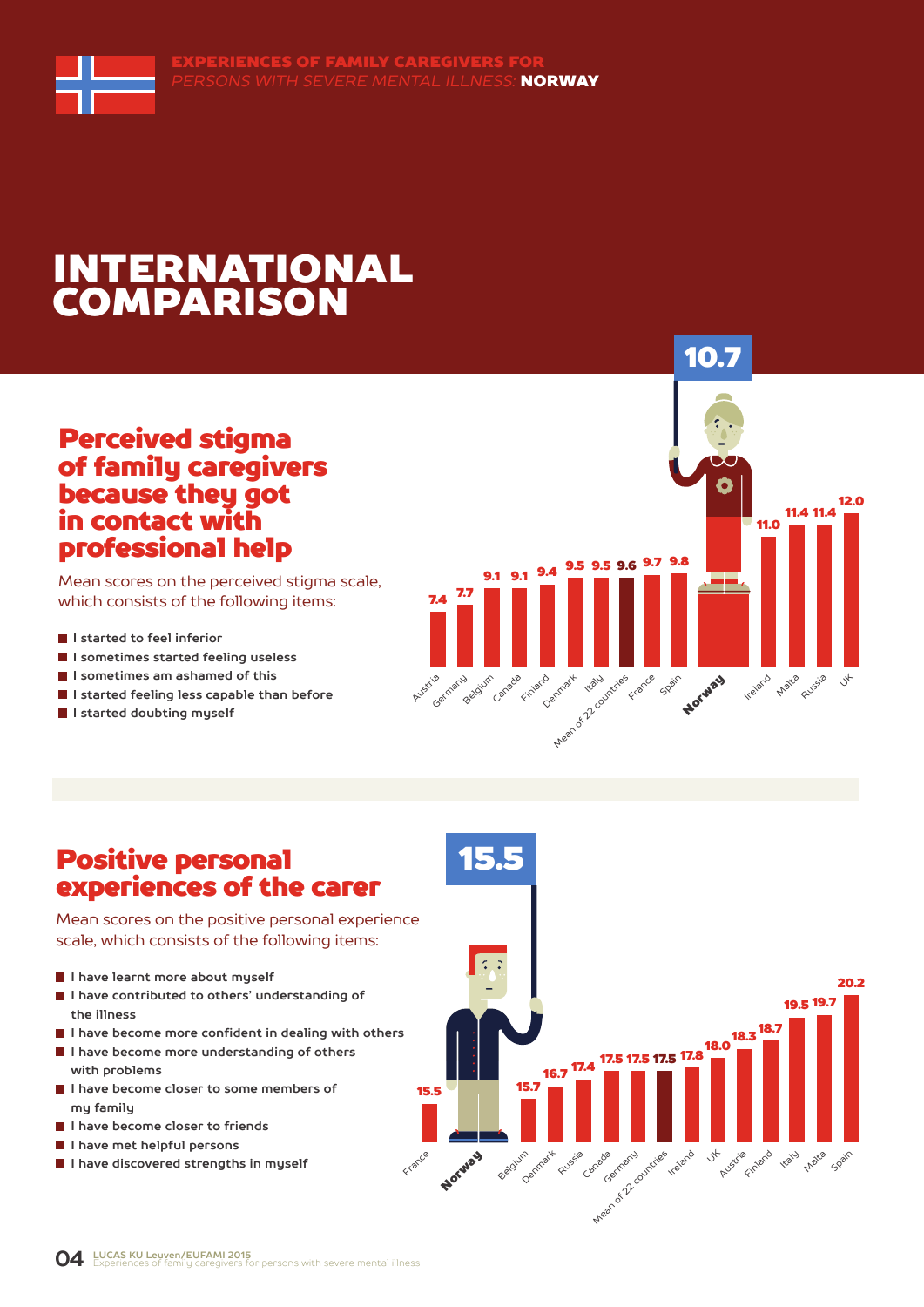#### EXPERIENCES OF FAMILY CAREGIVERS FOR *PERSONS WITH SEVERE MENTAL ILLNESS:* NORWAY

### Good aspects of the relationship between carer and person being cared for

Mean scores on the good aspects of the relationship scale, which consists of the following items:

- **I have contributed to his/her wellbeing**
- **That he/she makes a valuable contribution to the household**
- **That he/she has shown strengths in coping with his/her illness**
- **That he/she is good company**
- **I share some of his/her interests**
- **I feel useful in my relationship with him/her**



### Need for support according to Norwegian respondents

Need for support for family caregivers of persons with severe mental illness in their role as a carer (N=49)



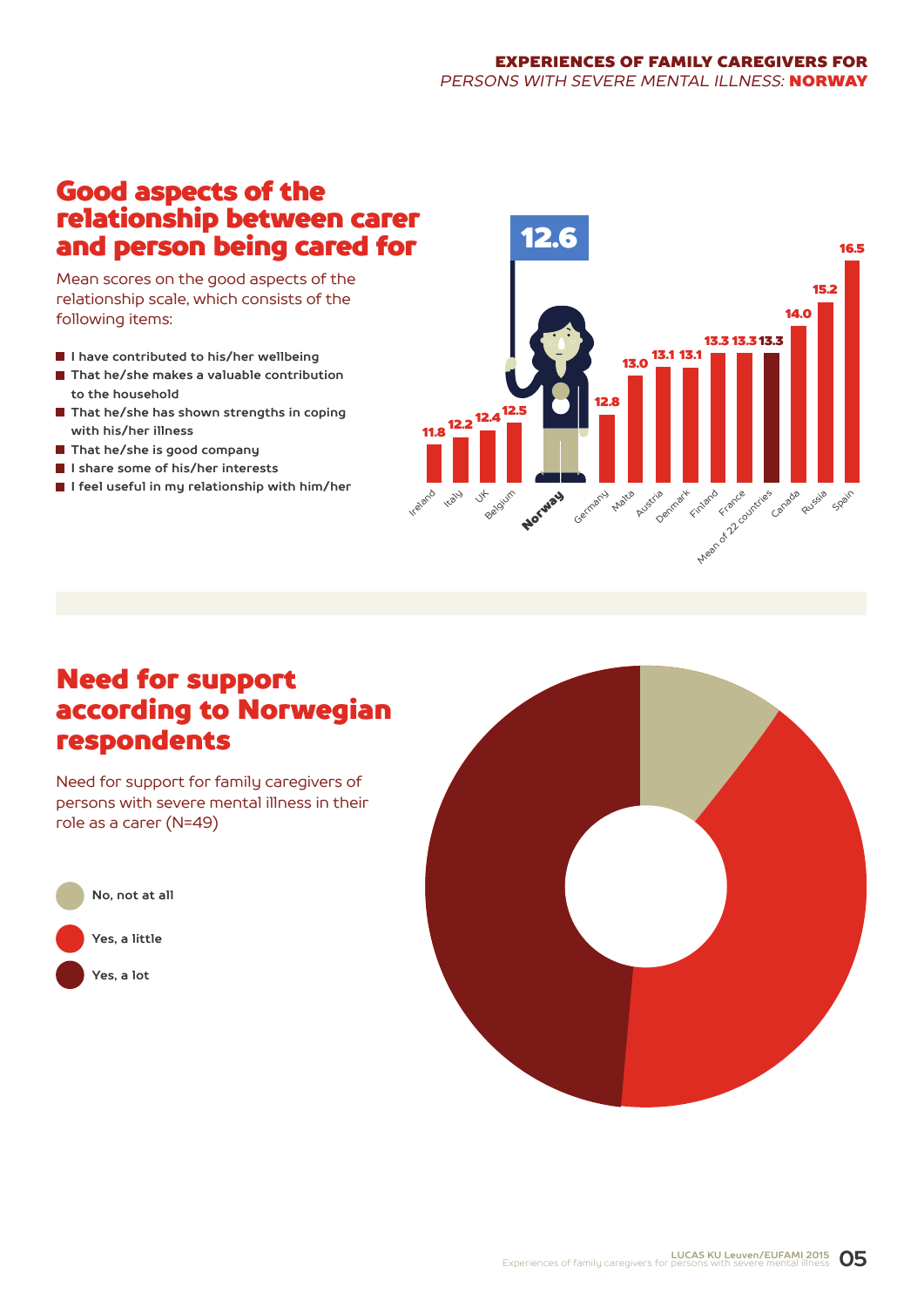

# FULL DATA

### Socio-demographic and caregiving-related characteristics of family caregivers of persons with severe mental illness in Norway (N=49)

| Age (mean)                                    | 57                      |
|-----------------------------------------------|-------------------------|
| Female                                        | 40                      |
| <b>Male</b>                                   | 8                       |
| <b>Employment status</b>                      |                         |
| <b>Full-time</b>                              | 19                      |
| Part-time                                     | 6                       |
| Self-employed                                 | $\overline{\mathbf{2}}$ |
| Unemployed                                    | $\Omega$                |
| <b>Retired</b>                                | 9                       |
| Student                                       | $\Omega$                |
| Unable to work due to caring responsibilities | O                       |
| Unable to work due to ill-health/disability   | 8                       |
| <b>Other</b>                                  | $\overline{\mathbf{2}}$ |
|                                               |                         |

#### Getting by

Getting by is (very) difficult 11 and 11 and 11 and 11 and 11 and 11 and 11 and 11 and 11 and 11 and 11 and 11

#### How many persons with a mental health problem do you currently care for?

| 3 Or more |  |
|-----------|--|

#### Living with patient 1

| <b>Yes</b>       | 14 |
|------------------|----|
| Some of the time | Δ  |
| <b>No</b>        | 27 |

#### Relationship with patient 1

| Son/daughter          | 33 |
|-----------------------|----|
| Partner/spouse        |    |
| <b>Brother/sister</b> | з  |
| Parent                | O  |
| <b>Friend</b>         |    |
| Other                 |    |

#### Illness/condition of patient 1 *(multiple responses possible)*

| Psychosis/schizophrenia            | 24                |
|------------------------------------|-------------------|
| Bi-polar disorder/manic depression | $12 \overline{ }$ |
| <b>Depression</b>                  | 11                |
| Anxiety                            | 11                |
| Other mental health problem        |                   |

#### Time caring

| Years since first started taking care for someone<br>with mental health problem (mean)<br>12 |  |
|----------------------------------------------------------------------------------------------|--|
| Hours spent looking after someone with a mental health<br>problem last week (mean)<br>19     |  |

#### Role as a carer

| <b>Only caregiver</b>                               | 14 |
|-----------------------------------------------------|----|
| Main caregiver                                      | 15 |
| Sharing caring responsibilities equally with others |    |
| Someone else is the main caregiver                  | q  |
| <b>Other</b>                                        |    |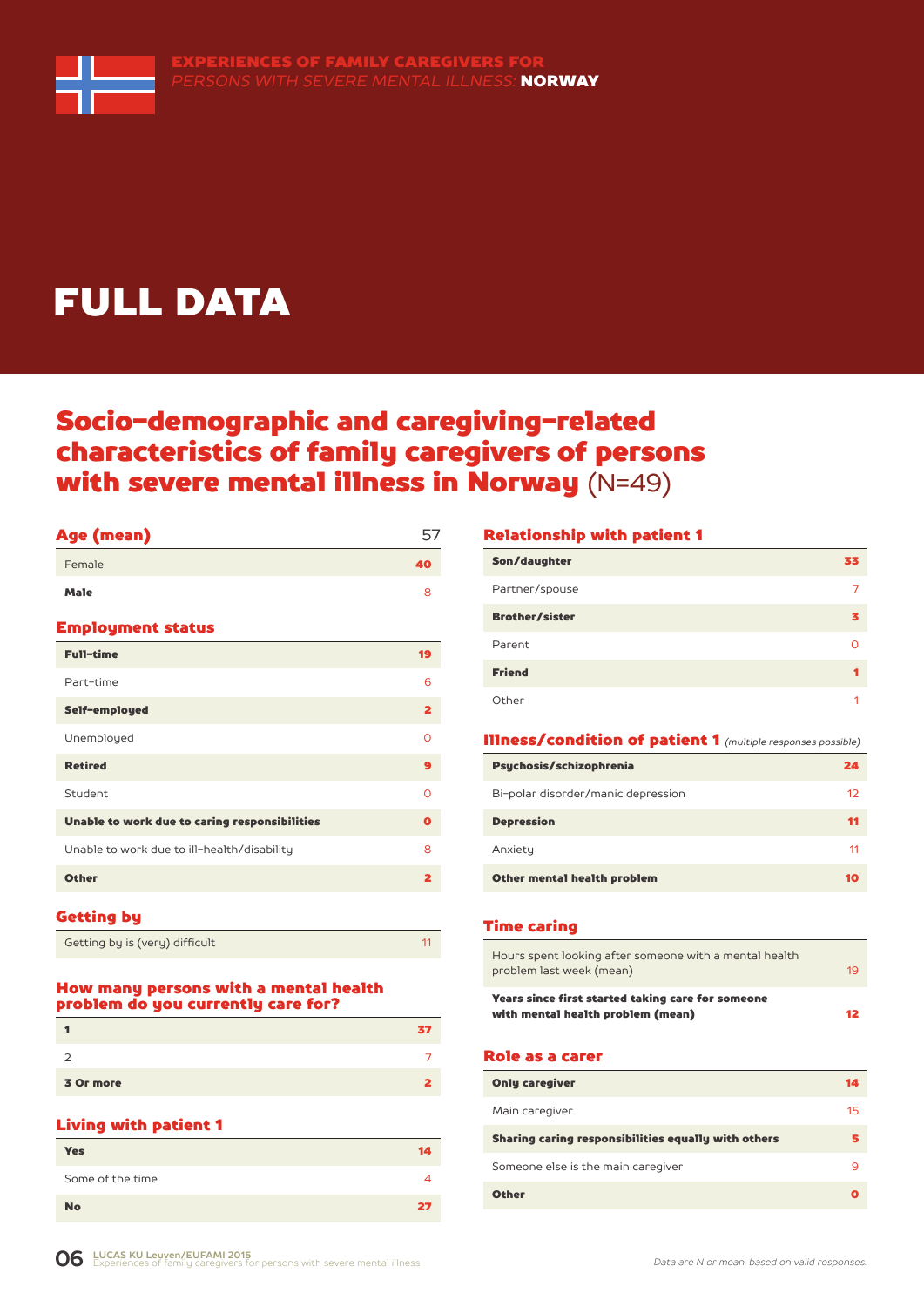### Experiences of family caregivers of persons with severe mental illness in Norway (N=49)

| "During the past four weeks, how concerned were you about "                                                                                                                                     |           | 2               | 3                 | 4                 | $5+$           |
|-------------------------------------------------------------------------------------------------------------------------------------------------------------------------------------------------|-----------|-----------------|-------------------|-------------------|----------------|
| Your role as a carer                                                                                                                                                                            |           |                 |                   |                   |                |
| Not having enough time to yourself?                                                                                                                                                             | 10        | 11              | $12 \overline{ }$ | 11                | 5              |
| Having to put the needs of the person you care for ahead of your own needs?                                                                                                                     | 5         | 12              | 10                | 13                | 8              |
| Not being able to take a break from caring?                                                                                                                                                     | 12        | 4               | 7                 | 16                | 8              |
| Not being able to plan for the future?                                                                                                                                                          | 6         | 9               | 9                 | 12                | 12             |
| Not being able to continue caring due to reasons beyond your control?                                                                                                                           | 13        | 11              | 2                 | 14                | $\bullet$      |
| Your relationship with the person you care for                                                                                                                                                  |           |                 |                   |                   |                |
| Strain in your relationship with the person you care for?                                                                                                                                       | $\bullet$ | 9               | 11                | 19                | 9              |
| The person you care for being too dependent on you at the moment?                                                                                                                               | 8         | 8               | 10                | 11                | 12             |
| The person you care for becoming too dependent on you in the future?                                                                                                                            | 1         | 13              | 8                 | 14                | $12 \,$        |
| The person you care for saying things that upset you?                                                                                                                                           | 8         | 10 <sup>°</sup> | 10                | $12 \overline{ }$ | 9              |
| Feeling irritable with the person you care for?                                                                                                                                                 | $\bullet$ | 15              | 10                | 11                | 4              |
| Reaching "breaking point", where you feel you cannot carry on with things as they are?                                                                                                          | 12        | 8               | 11                | 11                | $\overline{7}$ |
| Your relationship with family and friends                                                                                                                                                       |           |                 |                   |                   |                |
| Strain in your relationships with family and friends, because of your caring responsibilities?<br>"Drifting apart" from family and friends, because your caring responsibilities limit the time | 10        | 5               | 13                | 17                | 4              |
| available to keep in contact with them?                                                                                                                                                         | 11        | 10              | 8                 | 13                | 6              |
| Feeling isolated and lonely because of the situation you are in?                                                                                                                                | 11        | 13              | 5                 | 10                | 9              |
| Not getting the support you need from family and friends?                                                                                                                                       | 9         | 16              | 10                | 8                 | 5              |
| <b>Your financial situation</b>                                                                                                                                                                 |           |                 |                   |                   |                |
| <b>Your own financial situation?</b>                                                                                                                                                            | 19        | 11              | 8                 | 6                 | 4              |
| The financial situation of the person you care for?                                                                                                                                             | 6         | 9               | 11                | 18                | 5              |
| Having to cover extra costs of caring?                                                                                                                                                          | 24        | 12              | 4                 | 3                 | 6              |
| <b>Your physical health situation</b>                                                                                                                                                           |           |                 |                   |                   |                |
| Your own physical health?                                                                                                                                                                       | 6         | 13              | 13                | 12                | 5              |
| Your caring role making your physical health worse?                                                                                                                                             | 8         | 10 <sup>°</sup> | 9                 | 13                | 8              |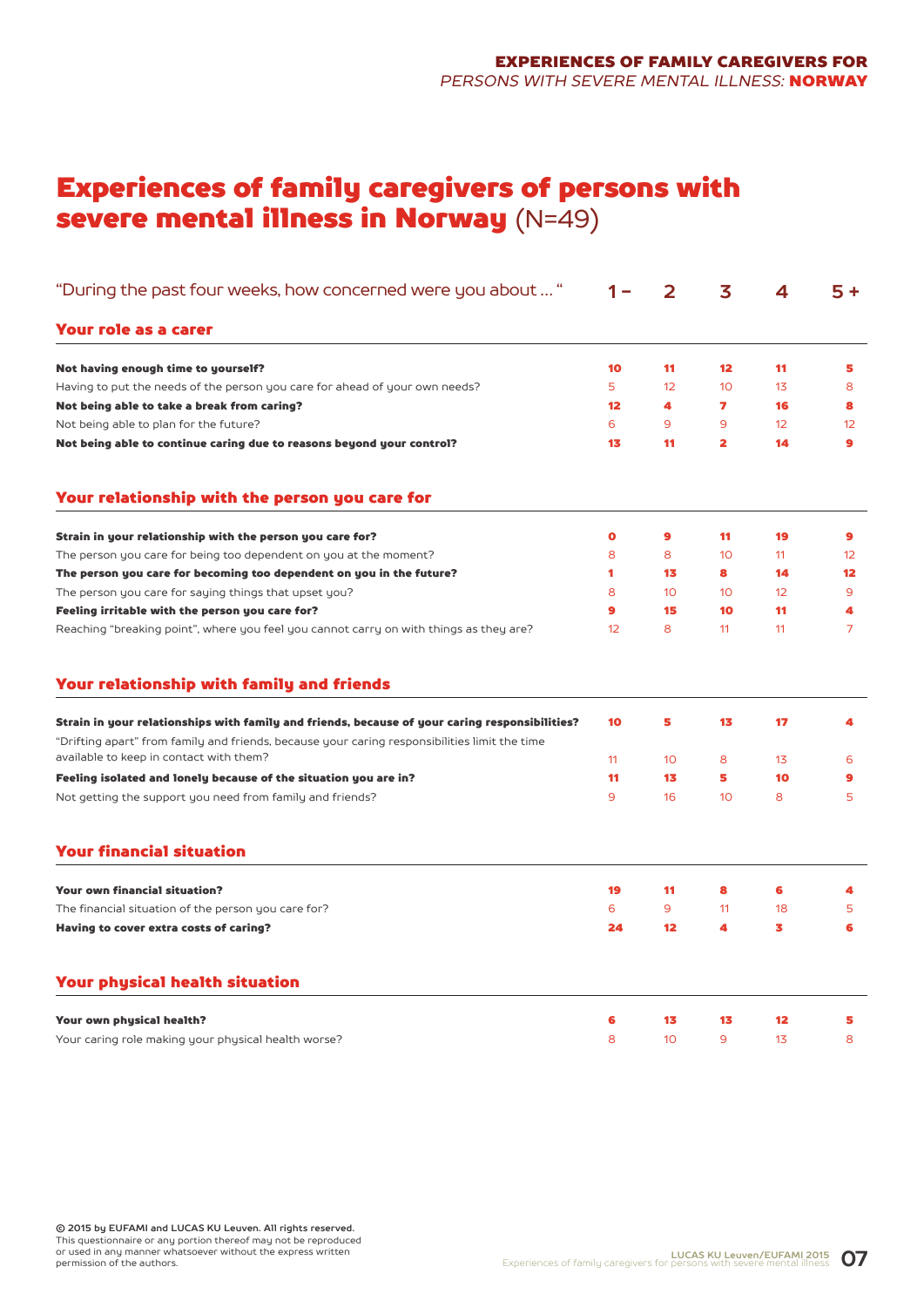### EXPERIENCES OF FAMILY CAREGIVERS FOR

*PERSONS WITH SEVERE MENTAL ILLNESS:* NORWAY

### Experiences of family caregivers of persons with

| <b>severe mental illness in Norway</b> $(N=49)$ - continued                                   |                | 2               | 3               | 4  | $5+$            |
|-----------------------------------------------------------------------------------------------|----------------|-----------------|-----------------|----|-----------------|
|                                                                                               |                |                 |                 |    |                 |
| <b>Your emotional well-being</b>                                                              |                |                 |                 |    |                 |
| Being unable to cope with the "constant anxiety" of caring?                                   | 6              | 15              | 12 <sup>2</sup> | 11 | 5               |
| Feeling depressed?                                                                            | $\overline{7}$ | 13 <sup>°</sup> | 16              | 7  | 6               |
| Being unable to see anything positive in your life?                                           | 17             | 12 <sup>2</sup> | 10              | 9  | 1               |
| Lack of sleep brought about through worry or stress?                                          | 8              | 16              | 8               | 11 | 6               |
| Lack of sleep caused by the person you care for keeping you awake at night?                   | 26             | 6               | 8               | 6  | 3               |
| Feeling so exhausted that you cannot function properly?                                       | 8              | 10 <sup>°</sup> | 11              | 15 | 5               |
| <b>Stigma and discrimination</b>                                                              |                |                 |                 |    |                 |
| Persons treating you differently because of the illness/condition of the person you care for? | 25             | 11              | 5               | 5  | 3               |
| Safety 'how concerned were you about the person you care for'                                 |                |                 |                 |    |                 |
| Accidentally doing something that puts you at risk?                                           | 26             | $\bullet$       | 4               | 7  | 2               |
| Being aggressive or threatening towards you?                                                  | 26             | 7               | 6               | 3  | 5               |
| <b>Harming themselves?</b>                                                                    | 16             | 7               | 9               | 7  | 10              |
| Getting themselves into dangerous situations?                                                 | 8              | 11              | 11              | 9  | 10 <sup>°</sup> |
| Relapsing or deteriorating, such that it puts their safety at risk?                           | 8              | 10              | 7               | 10 | 14              |
|                                                                                               |                |                 |                 |    |                 |

*Data are N, based on valid responses.*

*All items use the same 5-point Likert Scale (1= not at all, 2= a little, 3= moderately, 4= quite a bit, 5= a lot). All items start with "During the past four weeks, how concerned were you about …".*

### Satisfaction with professional support of family caregivers of persons with severe mental illness in Norway (N=49)

| "In general, how satisfied are you with "                                                                                                      |                   |    | 3  | 4  | 5+           |
|------------------------------------------------------------------------------------------------------------------------------------------------|-------------------|----|----|----|--------------|
| <b>Information and advice for carers</b>                                                                                                       |                   |    |    |    |              |
| That you have enough information about the condition/illness of the person you<br>care for to enable you to feel confident in caring for them? | $12 \overline{ }$ | 13 | 9  | 9  | 6            |
| That you have enough information about how their condition/illness is likely to<br>develop in the longer-term?                                 | 15                | 12 | 14 | 4  | 4            |
| That you can get whatever information you need when you need it?                                                                               | 10                | 14 | 10 | 6  | $\mathbf{9}$ |
| With how easy it is to understand the information you have?                                                                                    | 6                 | 4  | 19 | 11 |              |
| With the amount of advice available to you?                                                                                                    | $12 \overline{ }$ | 11 | 11 | 8  |              |
| That you are clear about who to go to for the information and advice you need?                                                                 | 13                | 7  | 11 | 10 | 8            |
| That you are clear about who to contact if there is an emergency and you need                                                                  |                   |    |    |    |              |
| help right away?                                                                                                                               | 14                | 5  | 8  | 11 | 11           |
| That you are clear about who to call if you have a routine inquiry?                                                                            | 10                | 10 | 9  | 8  | 11           |